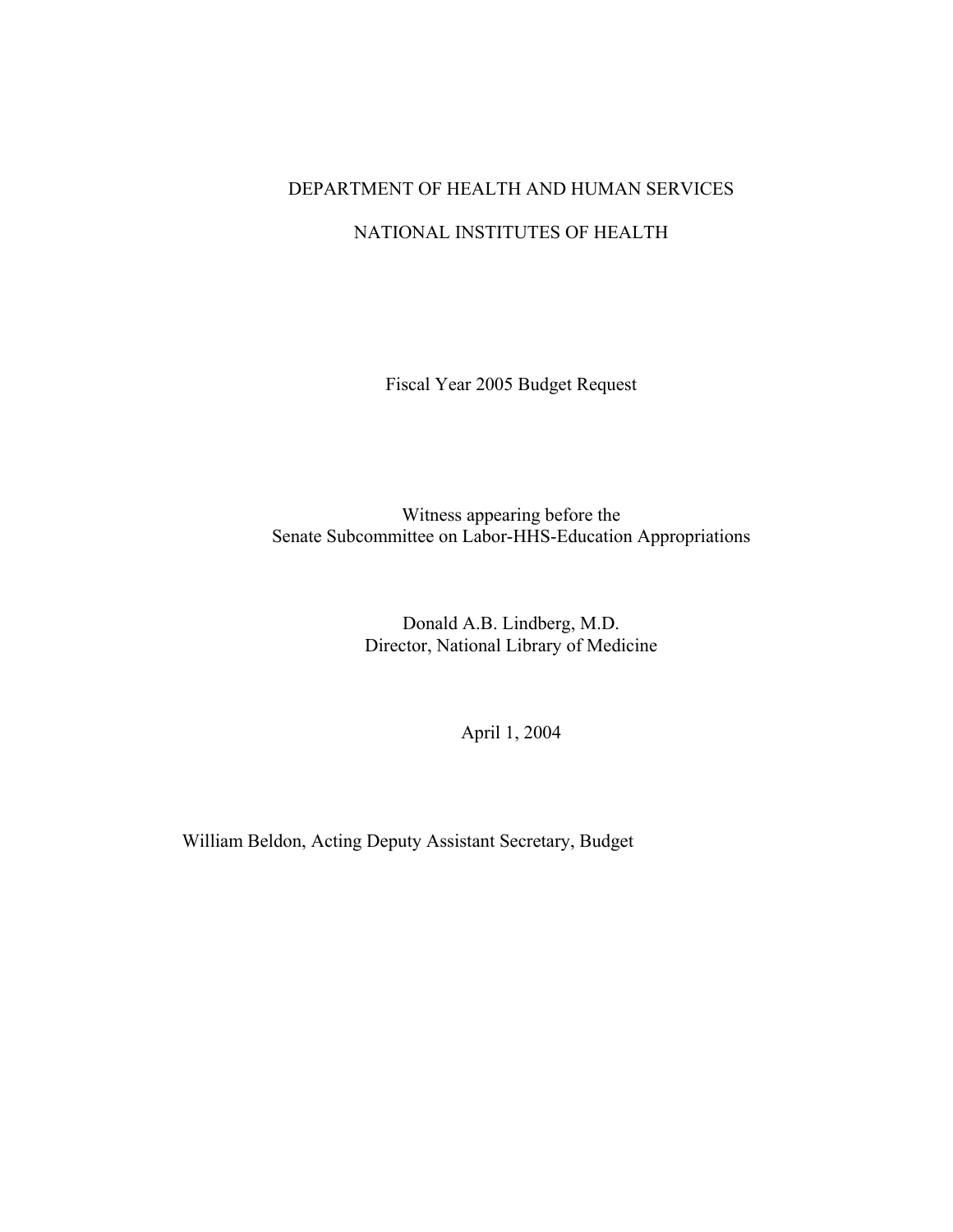#### DEPARTMENT OF HEALTH AND HUMAN SERVICES

Statement by

Donald A. B. Lindberg, M.D. Director, National Library of Medicine on Fiscal Year 2005 President's Budget Request for the National Library of Medicine

Mr. Chairman and Members of the Committee:

I am pleased to present the President's budget request for the National Library of Medicine (NLM) for Fiscal Year 2005, a sum of \$325,147,000, which reflects an increase of \$16,671,000 over the comparable Fiscal Year 2004 appropriation.

The National Library of Medicine continues to be the premier source of science-based medical information. Just 10 years ago the Library introduced its Web site—one of the very first in the federal government—and so began a decade of amazing growth in the amount and variety of medical information it made available. Today the Library's Web service not only provides free access to Medline/PubMed, the largest and most reliable database of scientific medical information in the world, but NLM has created information products designed specifically for patients, families, and the public.

Despite its recent successes, NLM believes that the surface has barely been scratched and that the future holds the promise of many more valuable information products for the professions and the public. The Library's communications experts are at the cutting edge of new technology and, as more and more users have access to ever more powerful networks, the Library will put in place sophisticated yet easy to use information services that allow users free access to the world's burgeoning base of science-based health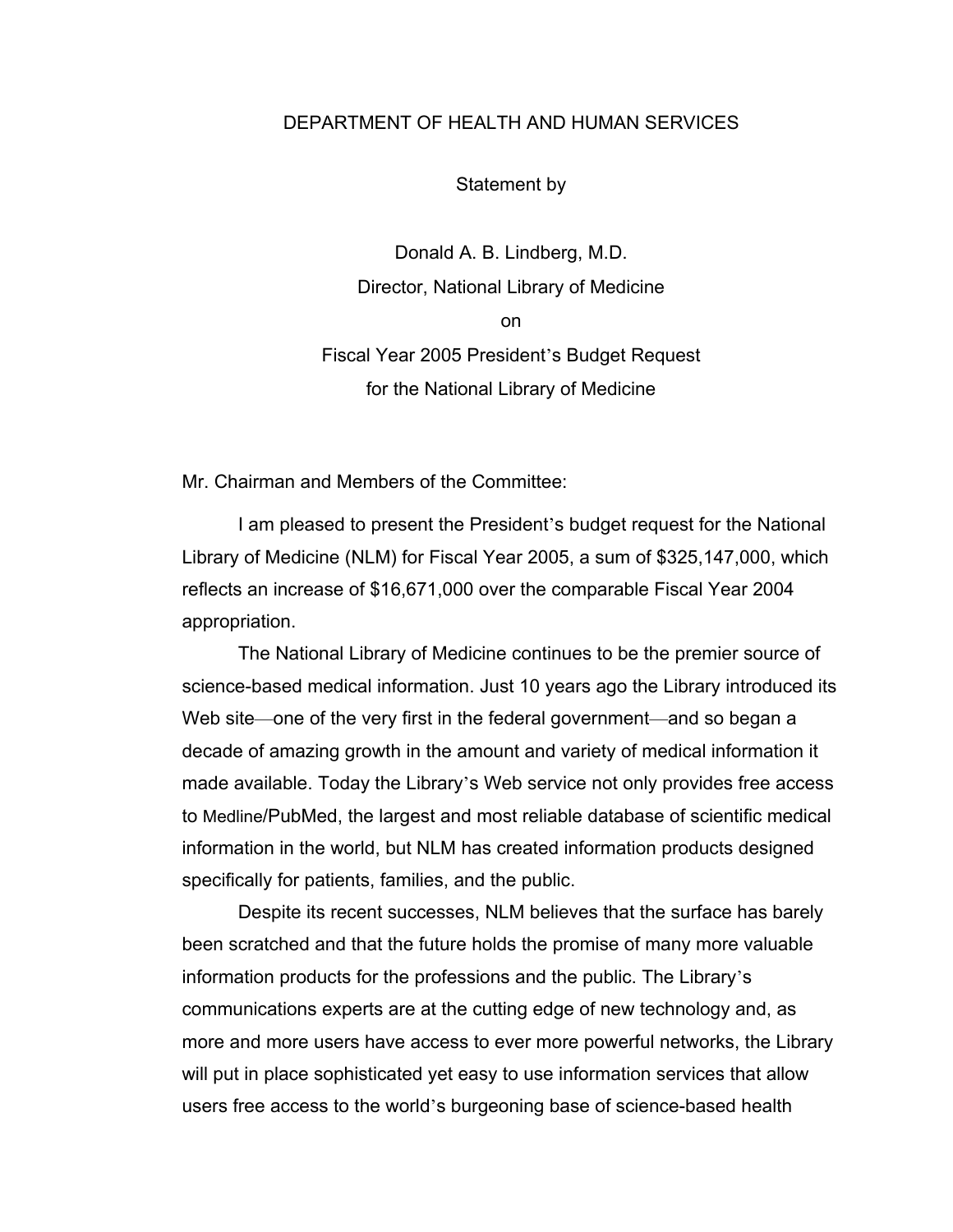information. For scientists this means access not only to the growing published journal literature, but also electronically to scientific monographs and textbooks and to a variety of genomic information resources through NLM's National Center for Biotechnology Information (NCBI). For the general public, this means making even more consumer health information—from the National Institutes of Health and other reliable sources—available from the NLM's Web site.

The new NIH Roadmap Initiative has the potential to have a profound and positive impact on how American medical research is conducted. The NLM sees itself has having an important role in the Initiative in three areas. Because the Roadmap recognizes that one of the most powerful and unifying concepts of 21<sup>st</sup> century biology is that of bioinformatics, the computerized bioinformatics databases and analysis tools of the NCBI will become even more central to the research enterprise. Second is the Roadmap's requirement to "re-engineer the national clinical research enterprise." NLM's leadership role in working with biomedical vocabularies—the Unified Medical Language System, the recently announced arrangement with the SNOMED clinical vocabulary, and NLM's expanding the NIH clinical trials database—are all key aspects of improving clinical research. Finally, the Roadmap articulates NIH's responsibility to communicate research results to improve the quality of life for all people. The Library has a central role in collecting and communicating these results through Web-based information services and online databases. These are described in what follows.

#### **TOOLS FOR SCIENTISTS AND HEALTH PROFESSIONALS**

The NLM's Medline/PubMed is the most-used database of peerreviewed medical information in the world. It contains more than 12 million references and abstracts to the world's medical literature published since the 1960s; an ancillary "OldMedline" extends the coverage back to the early 1950s. Each year millions of scientists and health professionals connect to Medline/PubMed (no registration or fee is required) and search for information they can use in the research or practice. More than a half billion such searches are done every year. The newest system, introduced in 1997, is constantly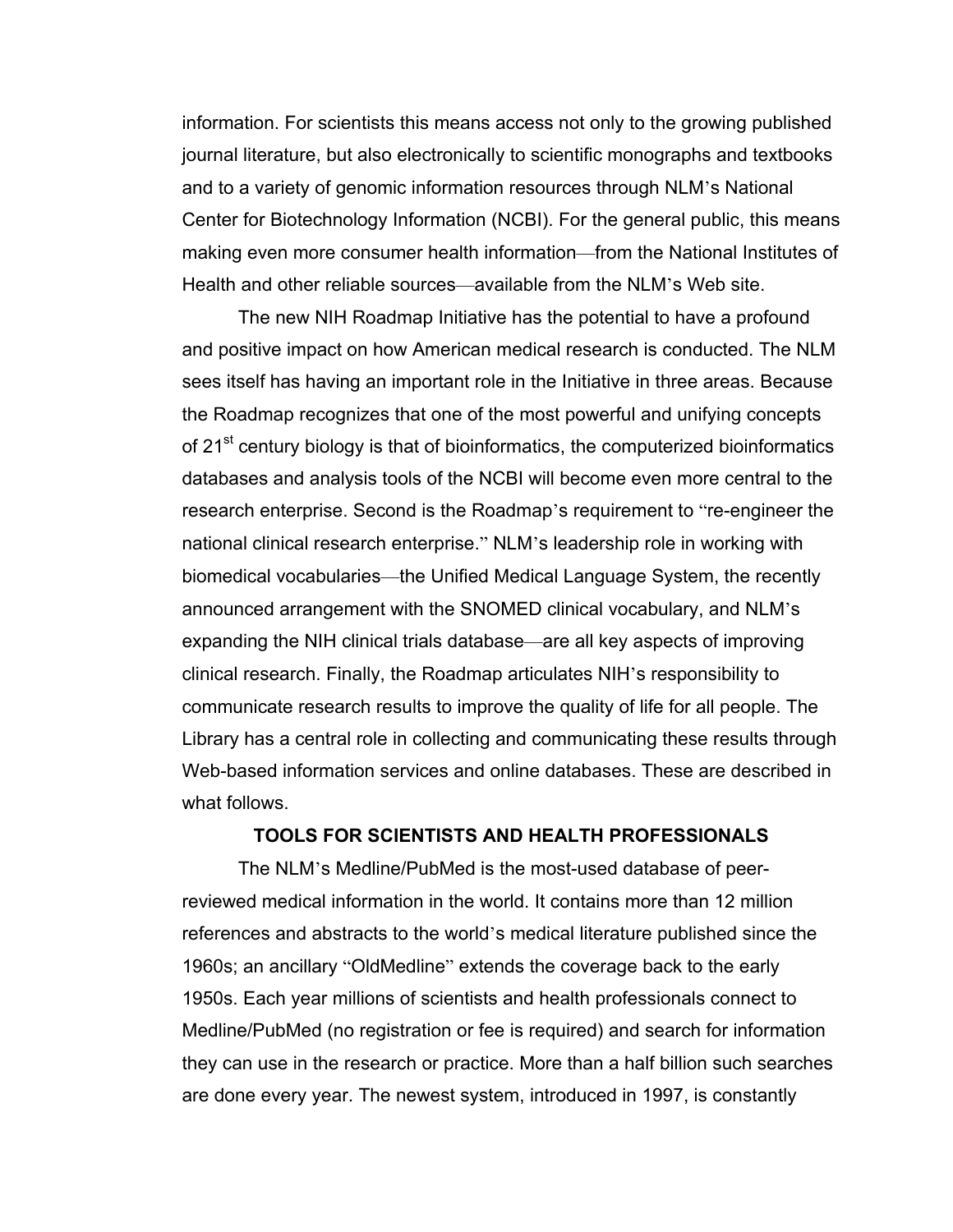being improved. Several years ago NLM introduced links between Medline/PubMed references and publisher websites so users could retrieve the full text of articles. Today, more than 4,000 of the database's 4,600 publications have such links.

Another heavily used database is GenBank, the repository of all publicly available DNA sequences sent to the NLM from laboratories around the world. GenBank, and an increasing array of other valuable data resources, is the responsibility of the National Center for Biotechnology Information. The Center, which was created by the Congress in 1988 with the mandate to manage and disseminate genetic data, coordinates closely with the NIH Human Genome Project. GenBank today contains more than 27 million sequence entries totaling 33 billion base pairs from over 130,000 species. NLM, through the Web operations of the NCBI, receives more than a quarter million visitors a day seeking molecular biology information ranging from DNA sequences and protein structures to the related research literature.

A repository for chemical structure and assay data has been suggested as one aspect of NLM's involvement with the NIH Roadmap Initiative on "small molecules" to enhance research and develop new therapies. The NCBI is working on such a repository—called PubChem—which will integrate into one open database, information from existing chemical structure databases at various NIH institutes as well as data supplied from industry and academic centers. By providing chemical structure validation and structure-structure matching and by linking to descriptions of the compounds in journal articles, PubChem will play an invaluable role in making this information useful to scientists.

PubMedCentral, a digital archive, is an important component of the infrastructure needed to enhance access to the life sciences literature. Publishers electronically submit peer-reviewed research articles, essays, and editorials. NLM guarantees free access to the material; copyright remains with the publisher or the author. Access to PubMedCentral is free and unrestricted.

3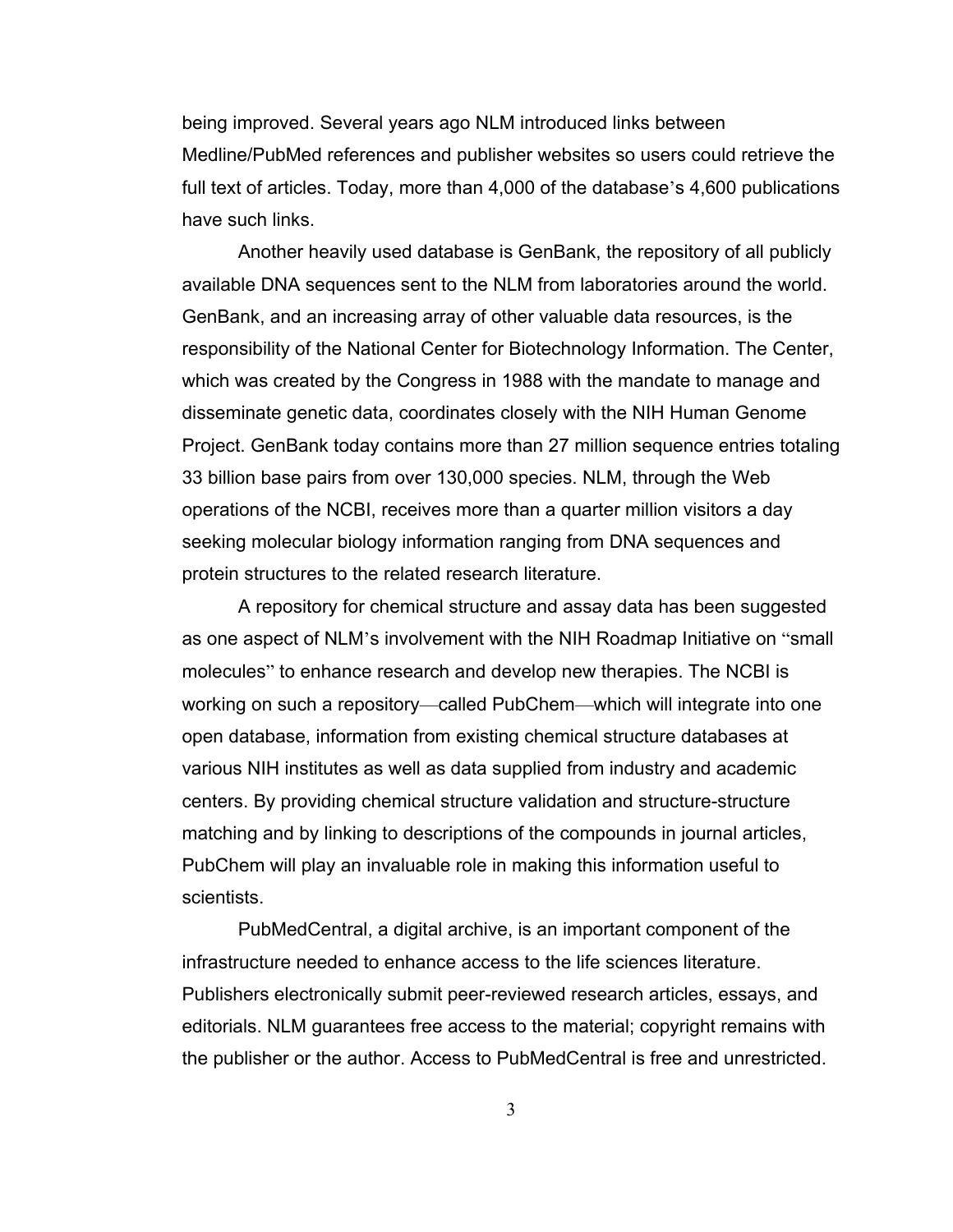The full text of more than 100 life science journals, some going back decades, is now available, and more are added as they sign on to the system. Digitally archiving the scientific literature and guaranteeing access for future generations is an important NLM responsibility.

#### **INFORMATION SERVICES FOR THE PUBLIC**

The National Library of Medicine has become a favorite destination of seekers of health-related information on the Web—people looking for answers to questions about their health or the health of their loved ones. MedlinePlus, the largest of NLM's Web offerings for the general public, now receives about 4 million unique visitors a month. Increasingly, they also find their way on the NLM Web site to other services created specifically for them—

NIHSeniorHealth.gov, ClinicalTrials.gov, Genetics Home Reference, Household Products Database, and Tox Town are all recent examples. These Web sites contain or point to information created by NIH components and other reliable noncommercial sources. They require NLM librarians and informationspecialists to work closely with a wide variety of outside organizations. MedlinePlus, launched in November 1998, today is one of the most heavily trafficked Web sites containing health information for the public. It has more than 650 "health topics," containing, for example, overview information, pertinent clinical trials, alternative medicine, prevention, management, therapies, the latest research, and the latest news from the print media. There are even links to the scientific literature through Medline/PubMed. In addition to the 650 health topics, there are medical dictionaries, encyclopedias, directories of hospitals and providers, and interactive "tutorials" with images and sound. MedlinePlus en español was introduced in 2002 and has grown to virtual parity with the English version. Both scored the highest marks of any Federal Web site in a recent outside evaluation. A new aspect of MedlinePlus is its plan to "Go Local," that is, to link users with community helping services near them. North Carolina is the first MedlinePlus partner to go local.

The National Library of Medicine is collaborating with the American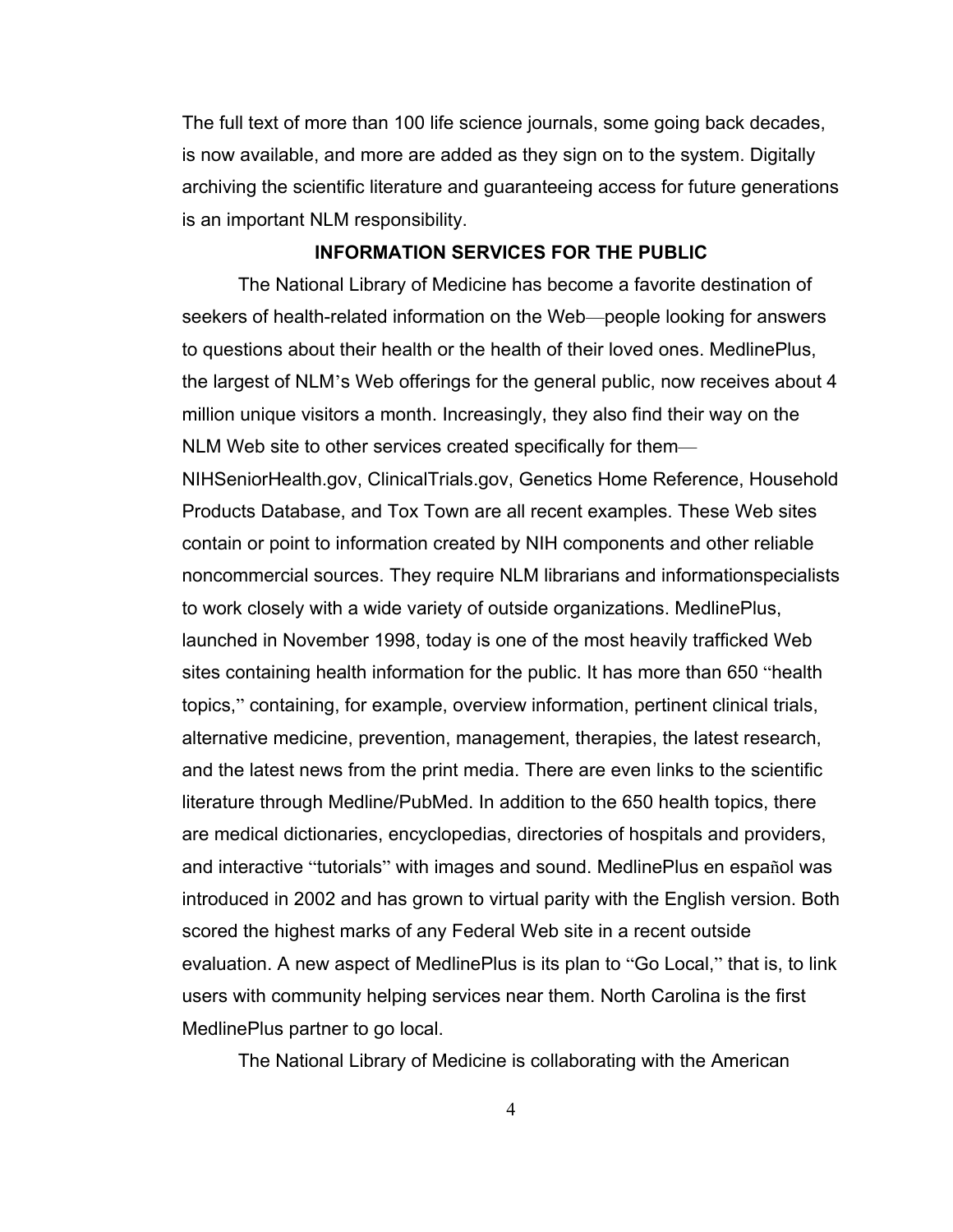College of Physicians in a unique "Information Rx" project that seeks to encourage practicing physicians who are members of the College to "prescribe" MedlinePlus to their patients who need further information on a medical subject. After test runs in Georgia, Iowa, Virginia, and Florida, the Information Rx program will go nationwide later in 2004.

MedlinePlus is not the only NLM information service directed at the consumer. Another very popular resource is ClinicalTrials.gov, which integrates previously fragmented information on human studies for different conditions into a single, coherent system, providing the public with an easy-to-use and convenient "one-stop" site for comprehensive information on clinical trials. The site, which is used not only by the public but by their health care providers, currently includes information on approximately 8,800 trials for hundreds of diseases and conditions conducted in about 90 countries. ClinicalTrials.gov receives approximately 16,000 visitors daily and over 3 million page views monthly.

Late in 2003 another service for the public was launched: NIHSeniorHealth.gov. This site contains information in a format that is especially usable by seniors. For example, the site features large print and easy-to-read segments of information repeated in a variety of formats—such as open-captioned videos and short quizzes—to increase the likelihood it will be remembered. NIHSeniorHealth.gov has a "talking" function, which allows users the option of reading the text or listening to it as it is read to them. Another new NLM consumer service is the Household Products Database. This is a guide that provides easy-to-understand information on the potential health effects of more than 2,000 ingredients contained in more than 4,000 common household products. The database provides information on many of these substances and their potential health effects, in consumer-friendly language. For more technical information, users can launch a search for a product or ingredient from the product's page into NLM's TOXNET, a cluster of databases on toxicology, hazardous chemicals, and related areas.

5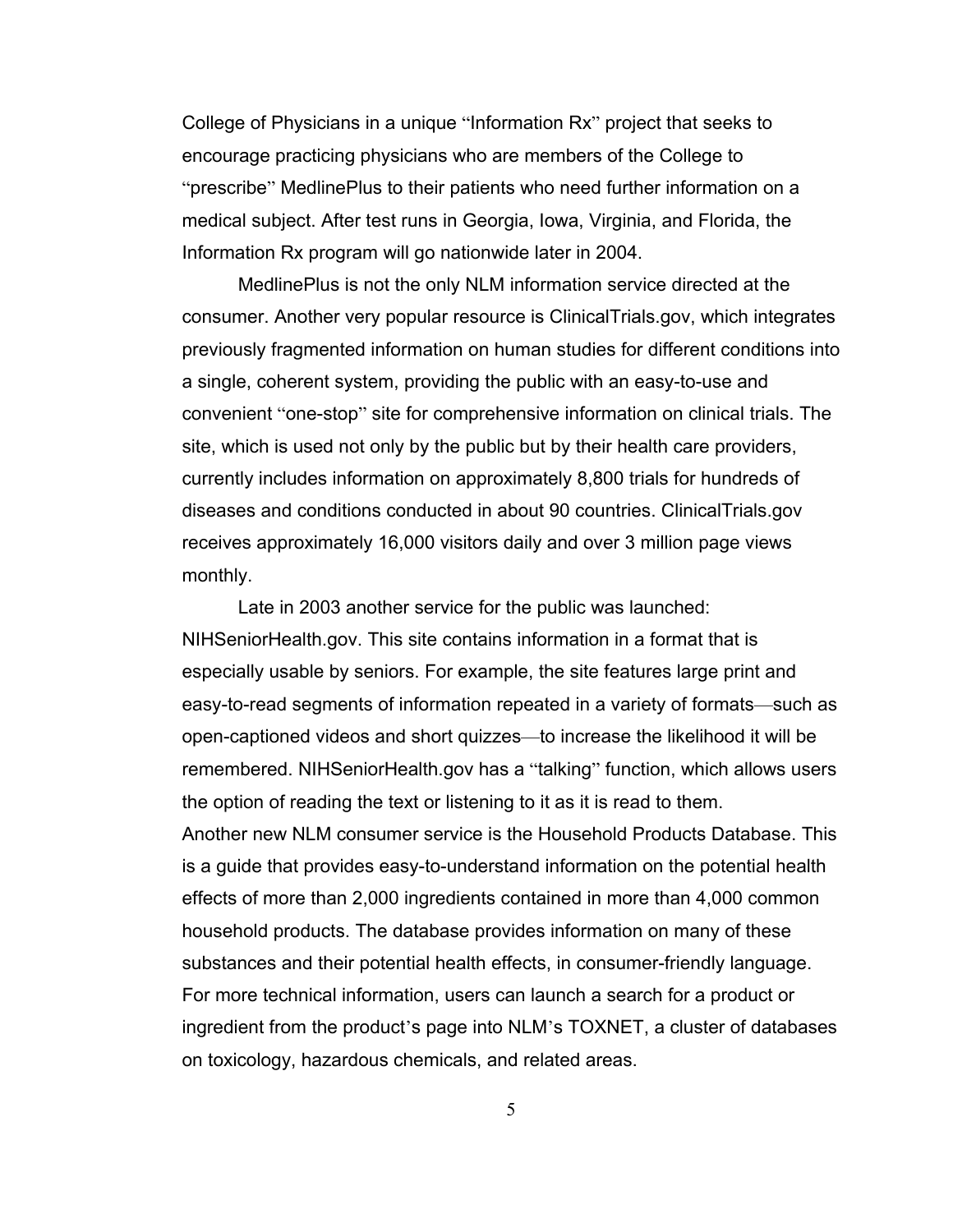Another consumer health information resource introduced in 2003 is the Genetics Home Reference. Genetics is a complex subject, and much of the primary data and literature are difficult to understand without formal training. The Genetics Home Reference Website augments MedlinePlus with summaries of genetics information and an overview of the fundamentals of genetic science. The user can browse by a specific disease/condition or by gene. It also has a geographic list of genetic counselors and information for care-givers. The database has more than 100 condition summaries and 80 gene summaries and new content is being added continuously.

The Library launched Tox Town late in 2002. Tox Town looks at an ordinary town and points out many environmental hazards that might exist there. Users can click on a town location, like the school, and see a colorful dollhouse-style cutaway view of that building. Toxic chemicals that might be found in the school are listed, along with links to selected Internet resources about school environments. There are similar cutaways for offices, factories, parks, and other locations. NLM has plans to add new scenes, such as an urban community and a farming region.

#### **SERVING SPECIAL COMMUNITIES**

With all these unique information resources, it becomes more and more important for the Library to engage in outreach to let citizens know what is available. The 5,100-member National Network of Libraries of Medicine is an important partner in these outreach endeavors. Many of the programs are directed at minority populations. For example, there are programs to assist in remedying the disparity in health opportunities experienced by African Americans, Latinos, Native Americans, senior citizens, and rural populations. A new NLM database introduced in 2003 has health information aimed at Asian Americans; 2004 will see a similar database with information about the health concerns of Native Americans.

Under a program with the Historically Black Colleges and Universities (HBCUs), NLM is helping to train people to use information resources in dealing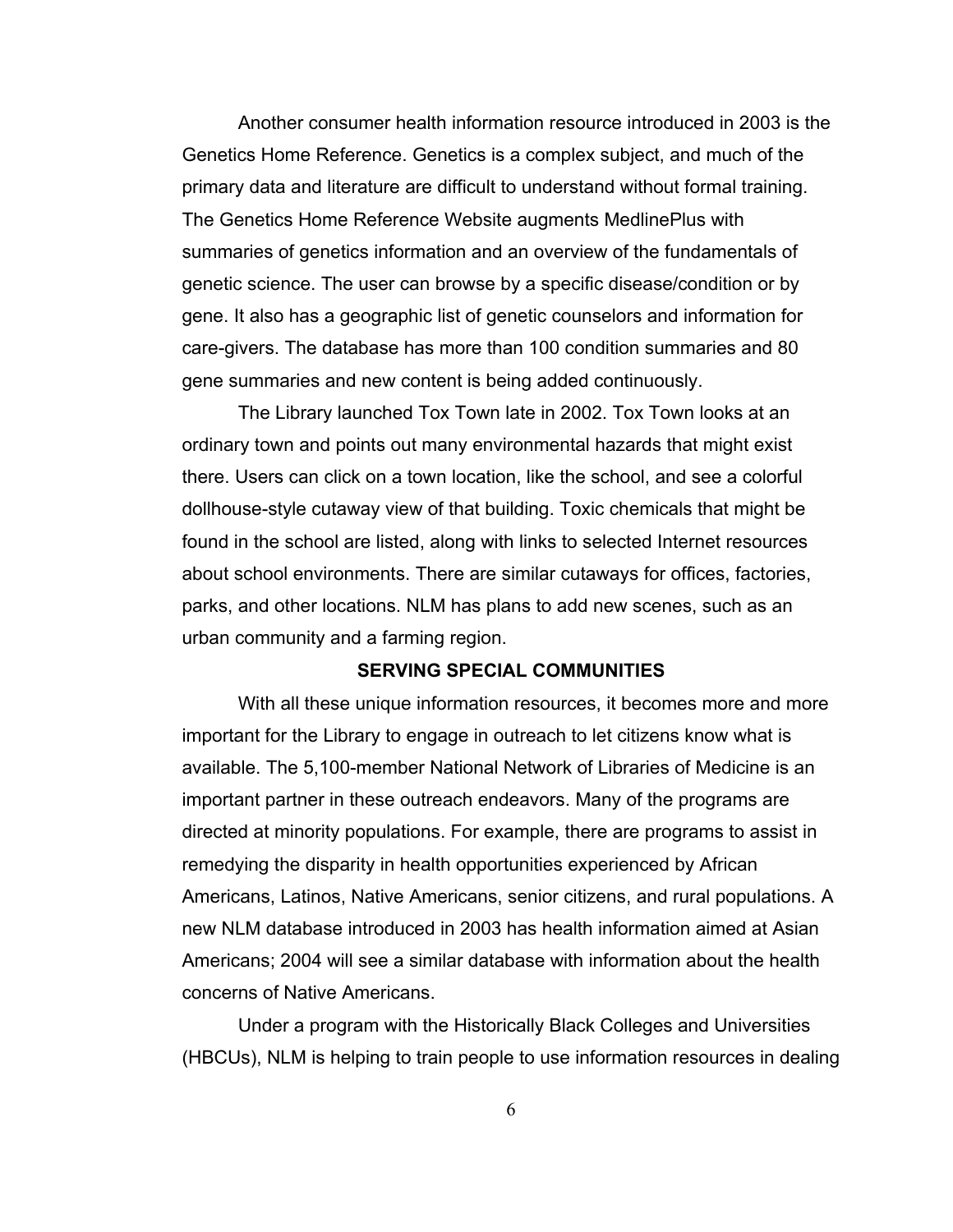with environmental and chemical hazards. The latest aspect of this outreach effort is NLM's collaboration with the United Negro College Fund Special Programs Corporation to work with the HBCUs in the area of consumer health to encourage the use of reliable electronic health information (such as that provided by the NLM) by the public.

NLM also has been instrumental in reaching out to other countries around the world to help improve their access to scientific medical information. The oldest such program is that involving formal partnerships with major institutions in 20 countries. The NLM helps them obtain computerized access to the literature; the countries in turn help NLM receive the medical literature from that part of the world. The Library is also a key player in the Multilateral Initiative on Malaria, the multiagency effort to improve malaria research in African nations. NLM's role is to establish and maintain the first malaria research communications network, MIMCOM. There are now 19 research sites in 9 countries participating, with full access to the Internet.

#### **SCIENCE ADVANCES**

Many scientists believe that molecular biology is the primary driver of medical advances in the  $21<sup>st</sup>$  century. The rapidly increasing volume of molecular data and the need to decipher its cryptic and subtle patterns has created demanding requirements for computerized databases and analysis tools, special curatorial expertise, and unique physical facilities. The National Center for Biotechnology Information is a key player in ensuring that the outpouring of data from molecular biology laboratories around the world is turned to life-enhancing purposes. GenBank, as noted above, is growing rapidly with contributions received from scientists around the world. Scientists also avail themselves of sophisticated computational tools, such as the BLAST suite of programs, which lets scientists search enormous quantities of data for sequence similarities that will identify genes and genetic features. Another tool, Entrez, allows users to search DNA sequences and literature information with techniques that are fast and easy to use. The newest tool is the "Reference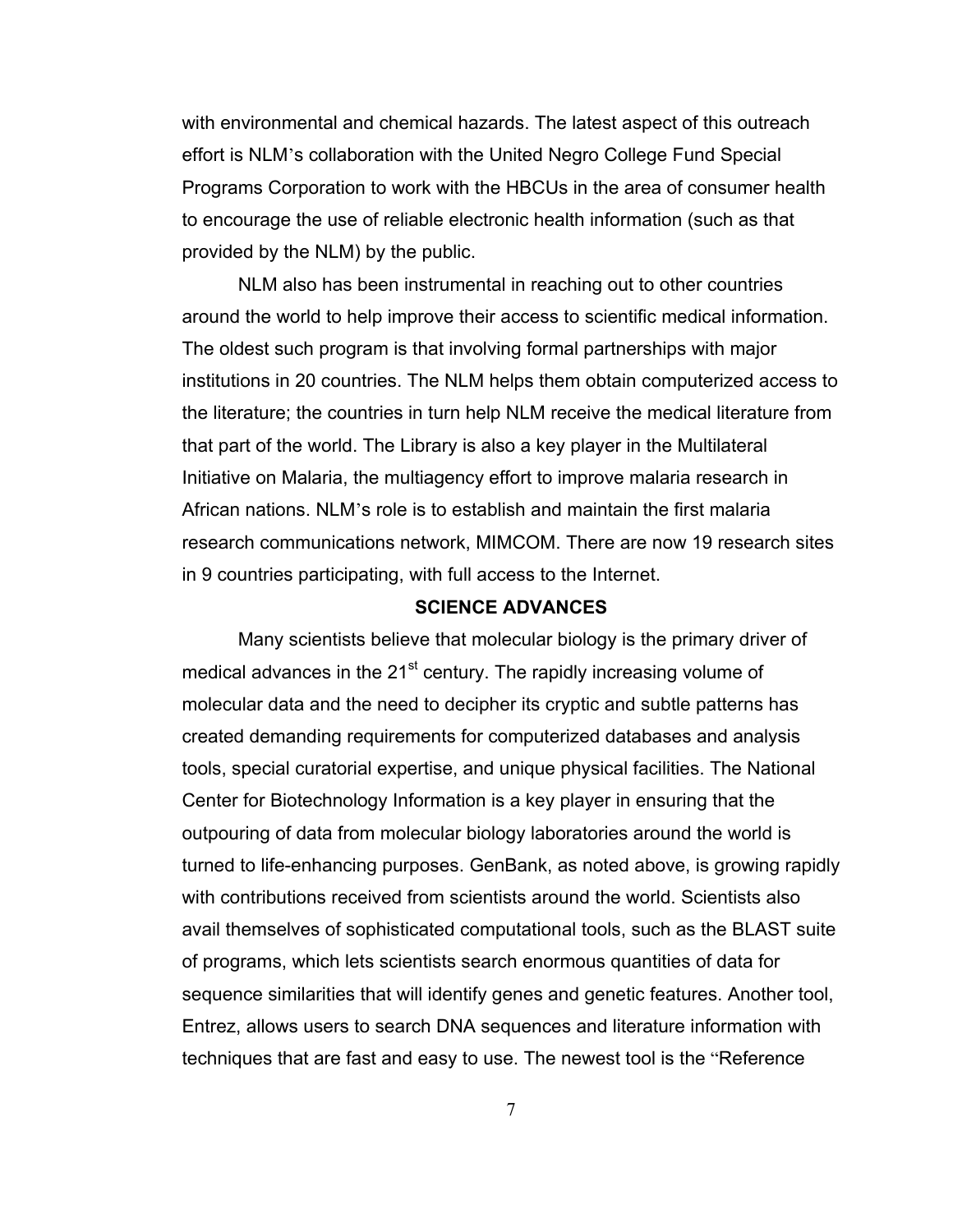Sequence Collection," which provides a centralized, integrated, non-redundant set of sequences that is integrated with other information for all major research organisms. Using the Reference Sequence Collection, time once spent on having to identify, gather, and analyze data can now be spent effectively on research.

The Center is now also conducting research using the human genome sequence to begin exploring the history of human populations. NCBI researchers, working with other collaborators, first assembled a set of 500,000 high-confidence variations and then compared the distribution of these variations on the genome to that predicted by several models of population history. They found that the data best fit a model in which the human population shrank dramatically about 40,000 years ago, a time when modern humans first appeared in Europe. The model suggests that the population subsequently grew about 30,000 years ago, consistent with archaeological evidence of a population expansion during that period. The results indicate that databases of genetic variation constructed alongside the human genome project can provide a unique insight into the history of human populations. This insight may also explain how these populations may respond differently to selective pressures such as infectious diseases.

NLM's Lister Hill National Center for Biomedical Communications sponsors high-technology communications research projects in such areas as high quality imagery, medical language processing, high-speed access to biomedical information, developing intelligent database systems, multimedia visualization, data mining, and machine-assisted indexing. One prominent area of research has been the Visible Human Project. The project consists of two enormous (50 gigabytes) data sets, one male and one female, of anatomical MRI, CT, and photographic cryosection images. These data sets are available through a free license agreement to 1,800 individuals and institutions in 47 countries where they are being used in a wide range of educational, diagnostic, treatment planning, virtual reality, artistic, and industrial applications. An

8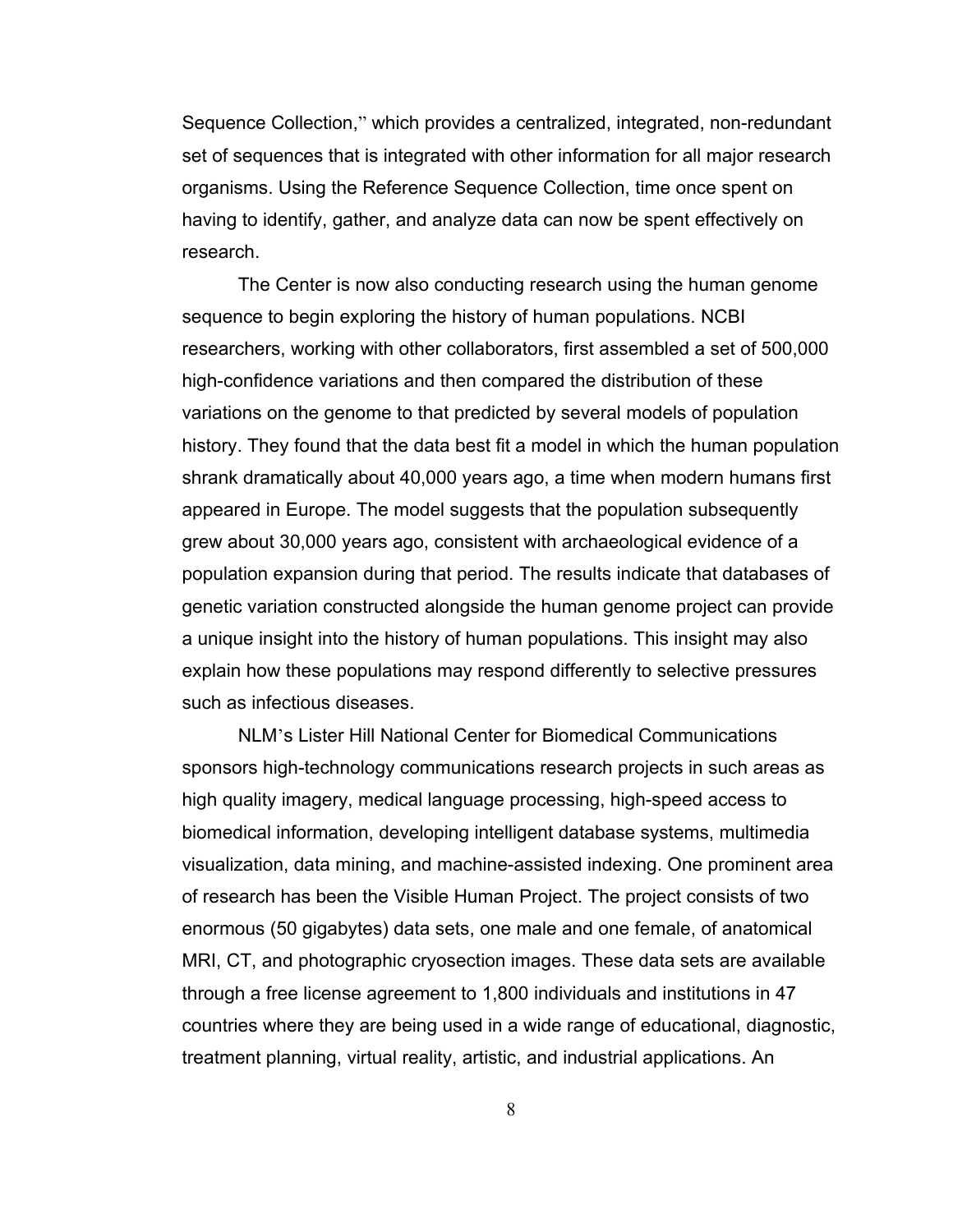"Insight Toolkit" has been developed and makes available a variety of open source image processing algorithms for computing segmentation and registration of medical data. The Visible Human Web site is one of the most popular of all NLM's Web offerings.

NLM's Extramural Programs for more than 20 years has supported the training of medical informaticians at universities across the nation. In the early years the program focused on training of informaticians for clinical care. Today the training programs have added opportunities for training in bioinformatics, the field of biomedical computing for the large datasets characteristic of modern research. At present, NLM provides 18 grants to biomedical informatics training at 26 universities, supporting 250 trainees. NLM also participates in the NIH Roadmap activities, almost all of which have major emphasis on biomedical computing. For example, training is an important requirement of the National Centers for Biomedical Computing, an initiative for which NLM is one of the key leaders. Training as embedded in Roadmap activities is expected to become a significant complement to NLM's traditional support of informatics training.

#### **THE FUTURE**

In its role as the world's largest medical library, the NLM will continue to provide free access to the enormous literature of the health sciences, including even priceless historical treasures dating to the  $11<sup>th</sup>$  century. As to the  $21<sup>st</sup>$ century, the Library is making major contributions to the NIH Roadmap and is also applying its unparalleled collections and talents to "BIOSHIELD," the Department of Health and Human Services' effort to combat bioterrorism. The ability to apply medical knowledge to make our citizens healthy and safe is to repay the investment of the nation in medical research. In this, the National Library of Medicine can be of great help.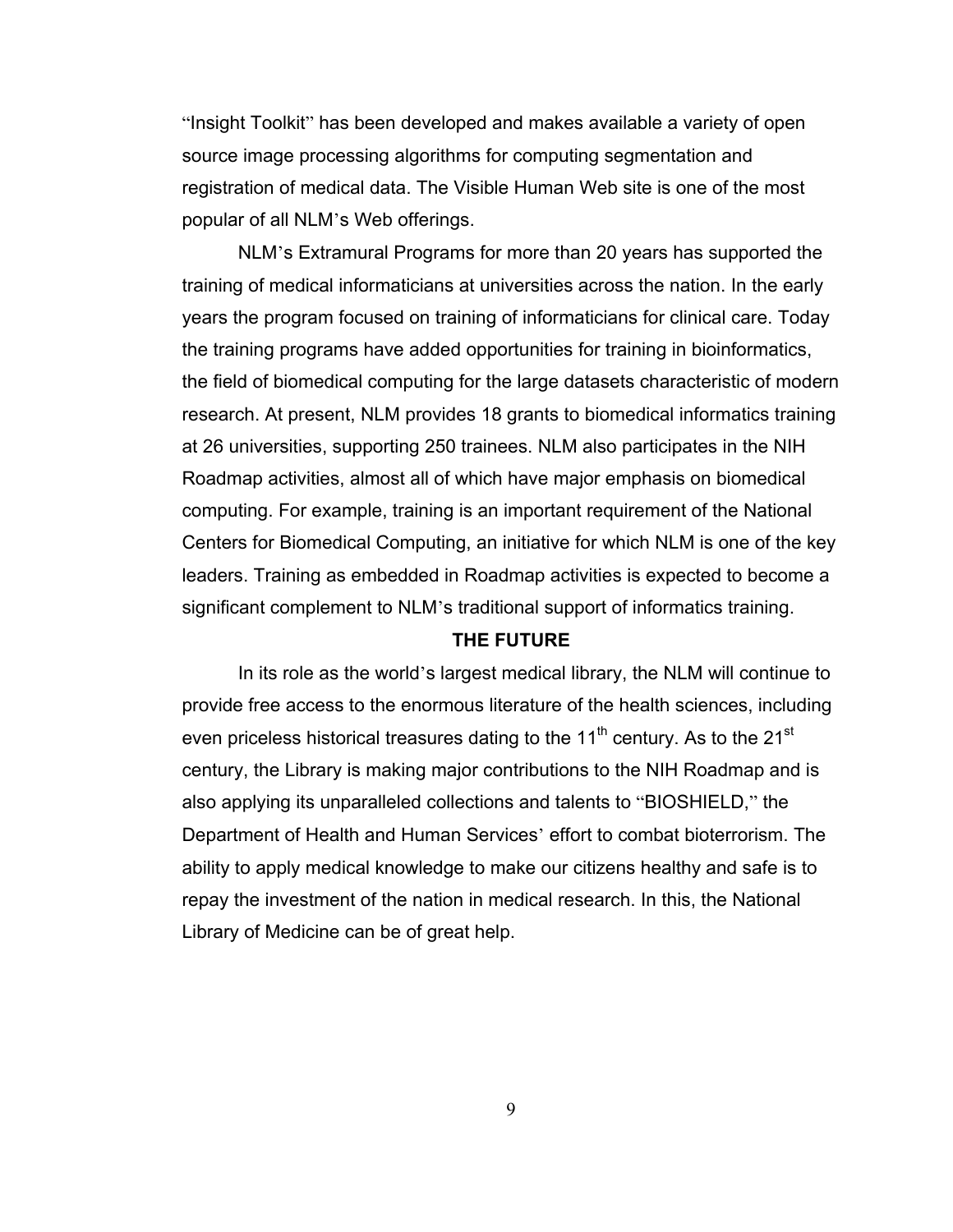## DEPARTMENT OF HEALTH AND HUMAN SERVICES

## National Institutes of Health

# Biographical Sketch

| NAME:<br><b>POSITION</b><br>BIRTHPLACE:<br><b>DATE</b><br><b>EDUCATION:</b> |   | Donald A. B. Lindberg, M.D.<br>Director, National Library of Medicine, NIH<br>Brooklyn, NY<br>September 21, 1933<br>A.B., magna cum laude, Amherst College, 1954;<br>M.D., College of Physicians and Surgeons,<br>Columbia University, 1958;<br>Diplomate: Anatomic and Clinical Pathology, 1963 |
|-----------------------------------------------------------------------------|---|--------------------------------------------------------------------------------------------------------------------------------------------------------------------------------------------------------------------------------------------------------------------------------------------------|
| <b>EXPERIENCE</b><br>1984-Present                                           |   | Director, National Library of Medicine, NIH                                                                                                                                                                                                                                                      |
| 1992-1995:                                                                  |   | Director, National Coordination Office for High<br>Performance<br>Computing and Communications, Office of Science and<br>Technology Policy, Executive Office of the President                                                                                                                    |
| 1996-2000:                                                                  |   | U.S. National Coordinator for the G8 Global Healthcare<br>Applications Project, Global Information Infrastructure                                                                                                                                                                                |
| Initiative                                                                  |   |                                                                                                                                                                                                                                                                                                  |
| 1969-1984:                                                                  |   | Professor of Pathology and Director, Information Science<br>Group,<br>University of Missouri-Columbia                                                                                                                                                                                            |
| <b>HONORS AND</b><br><b>AWARDS</b>                                          | ÷ | Phi Beta Kappa                                                                                                                                                                                                                                                                                   |
|                                                                             |   | Simpson Fellow of Amherst College                                                                                                                                                                                                                                                                |
|                                                                             |   | Markle Scholar in Academic Medicine                                                                                                                                                                                                                                                              |
|                                                                             |   | Surgeon General's Medallion, 1989                                                                                                                                                                                                                                                                |
|                                                                             |   | First AMA Nathan Davis Award for Outstanding Member of<br>the<br>Executive Branch in Career Public Service, 1989                                                                                                                                                                                 |
|                                                                             |   | Walter C. Alvarez Memorial Award of the American<br><b>Medical Writers Association, 1989</b>                                                                                                                                                                                                     |
|                                                                             |   | <b>Presidential Senior Executive Rank Award, 1990</b>                                                                                                                                                                                                                                            |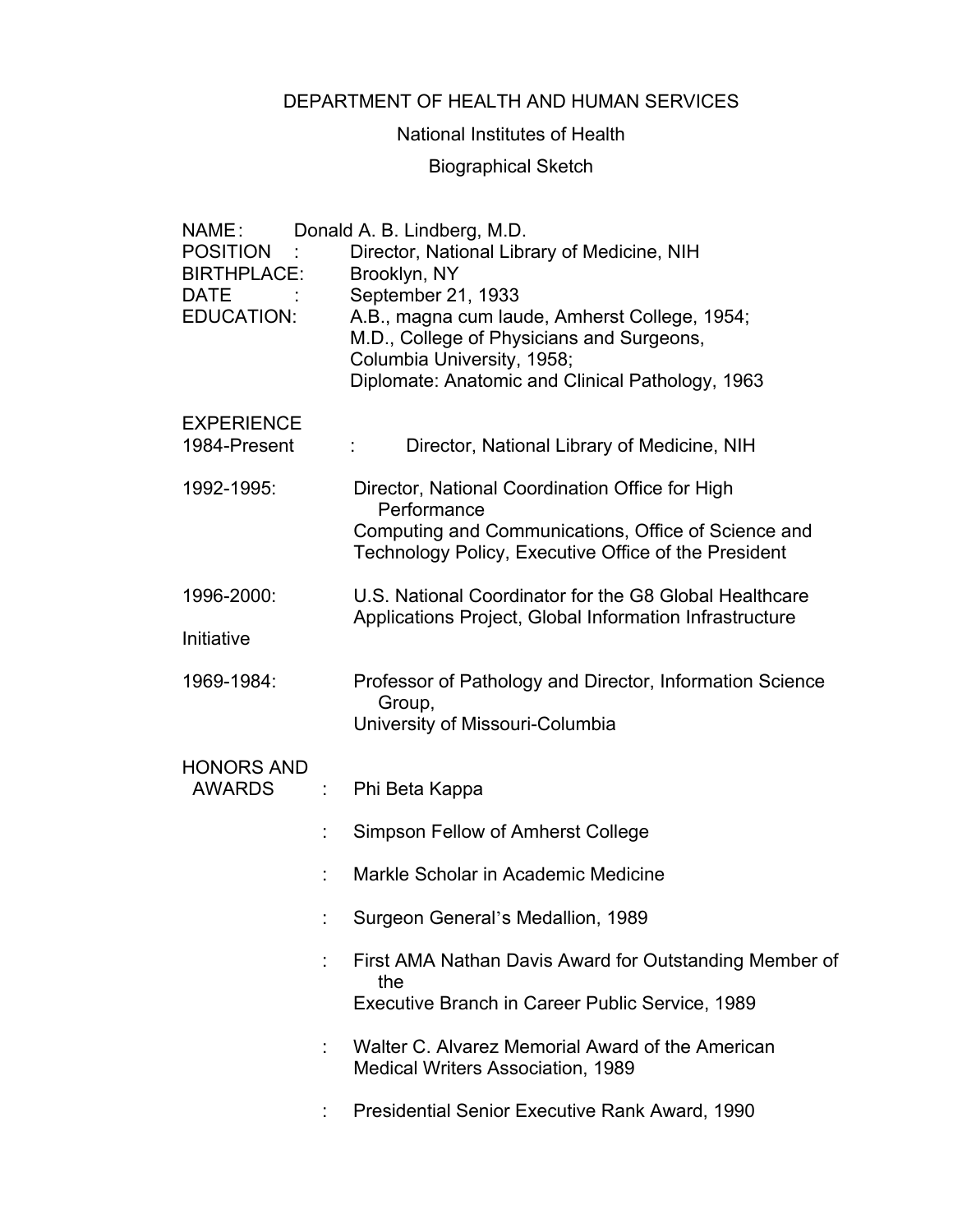- : Founding Fellow of the American Institute of Medical and Biological Engineering, 1992
- : Outstanding Service Award of the Uniformed Services University of the Health Sciences, 1992
- : Federal Computer Week=s Federal 100 Award, 1993
- : Computers in Healthcare Pioneer Award, 1993
- : Association of Minority Health Professions Schools Commendation, 1995
- RCI High Performance Computing Industry Recognition Award, 1995
- : U.S. National Commission on Libraries and Information Science Silver Award, 1996
- : Council of Biology Editors Meritorious Award, 1996
- : Presidential Rank Award of Meritorious Executive in the Senior Executive Service, 1996
- : Fellow of the American Association for the Advancement of Science, 1996
- : Medical Library Association President's Award, 1997
- : American College of Medical Informatics Morris F. Collen, M.D. Award of Excellence, 1997
- : Johns Hopkins University School of Medicine, Ranice W. Crosby Distinguished Achievement Award, 1998
- : New York Academy of Medicine Information Frontier Award, 1999
- : Cosmos Club Award, 2001
- : Surgeon General's Medallion, 2002
- : Honorary Doctorates: Amherst College, State University of New